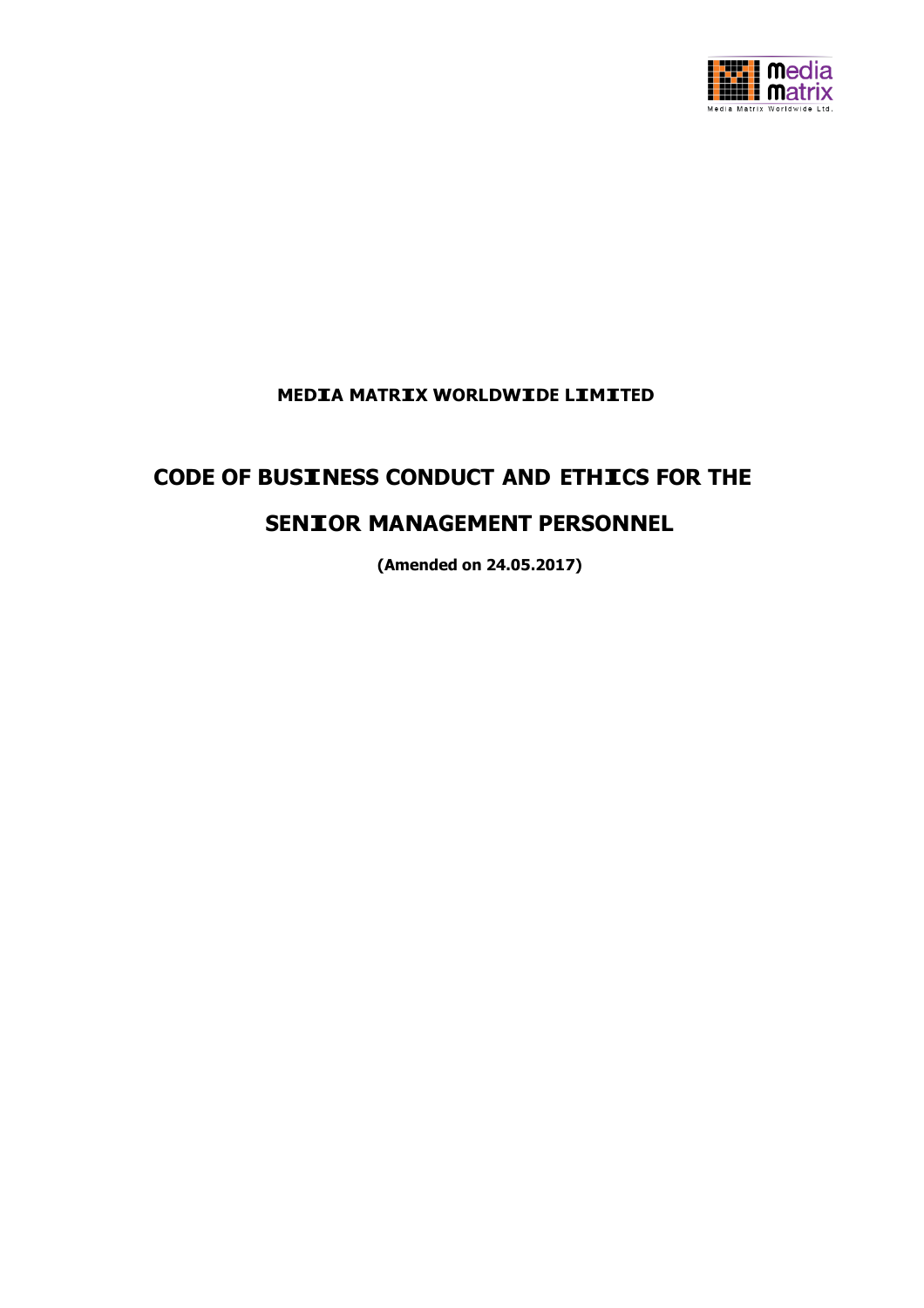

## **MEDIA MATRIX WORLDWIDE LIMITED**

#### **CODE OF BUSINESS CONDUCT AND ETHICS FOR THE SENIOR MANAGEMENT PERSONNEL**

#### **INTRODUCTION:-**

This Code of Business Conduct and Ethics envisages to ensure maintenance of standard, of Business Conduct and Ethic of Media Matrix Worldwide Limited. ("the Company") and due compliance with legal requirements. This code is to act as a deterrent from wrong and unethical doings and act as a catalyst to promote ethical values. This code is the manifestation of the Company's commitment to lawful and ethical business conduct which is critical to the successful operation of the Company and is of utmost important to the Company's Shareholders, Creditors and other Business Associates.

#### **<sup>1</sup>**. **APPLICABILITY**

This code is applicable to Senior Management Personnel as defined under regulation 16(1)(d) of Securities and Exchange Board of India (Listing Obligations and Disclosure Requirements) Regulations, 2015.

"Senior Management" shall mean officers/personnel of the listed entity who are members of its core management team excluding board of directors and normally this shall comprise all members of management one level below the executive directors, including all functional heads.

## **2. GUIDING PRINCIPLES**

The following are the guiding principles enshrined in this Code:-

- $\triangleright$  Act diligently, transparently, honestly and in good faith upholding the highest ethical standard of integrity, confidential, accountability and independence.
- $\triangleright$  Provide leadership in advancing the Company's Vision, Values and Guiding Principles.
- $\triangleright$  Discharge duties in the best interests of the Company, its Shareholders and Stakeholders.
- $\triangleright$  Become and remain familiar with Company's business and the economic and competitive environment in which the Company operates and understand the Company's business plans, strategies and objectives, operation results, financial condition and relative market place position.
- $\triangleright$  Not enter into, without the prior approval of the Board, any transaction or relationship with the Company which the Directors/Executives will have a financial or personal interest (either directly or indirectly, such as through a family member or other person or organization with which they are associated), or any transaction or situation which otherwise involves a conflict of interest.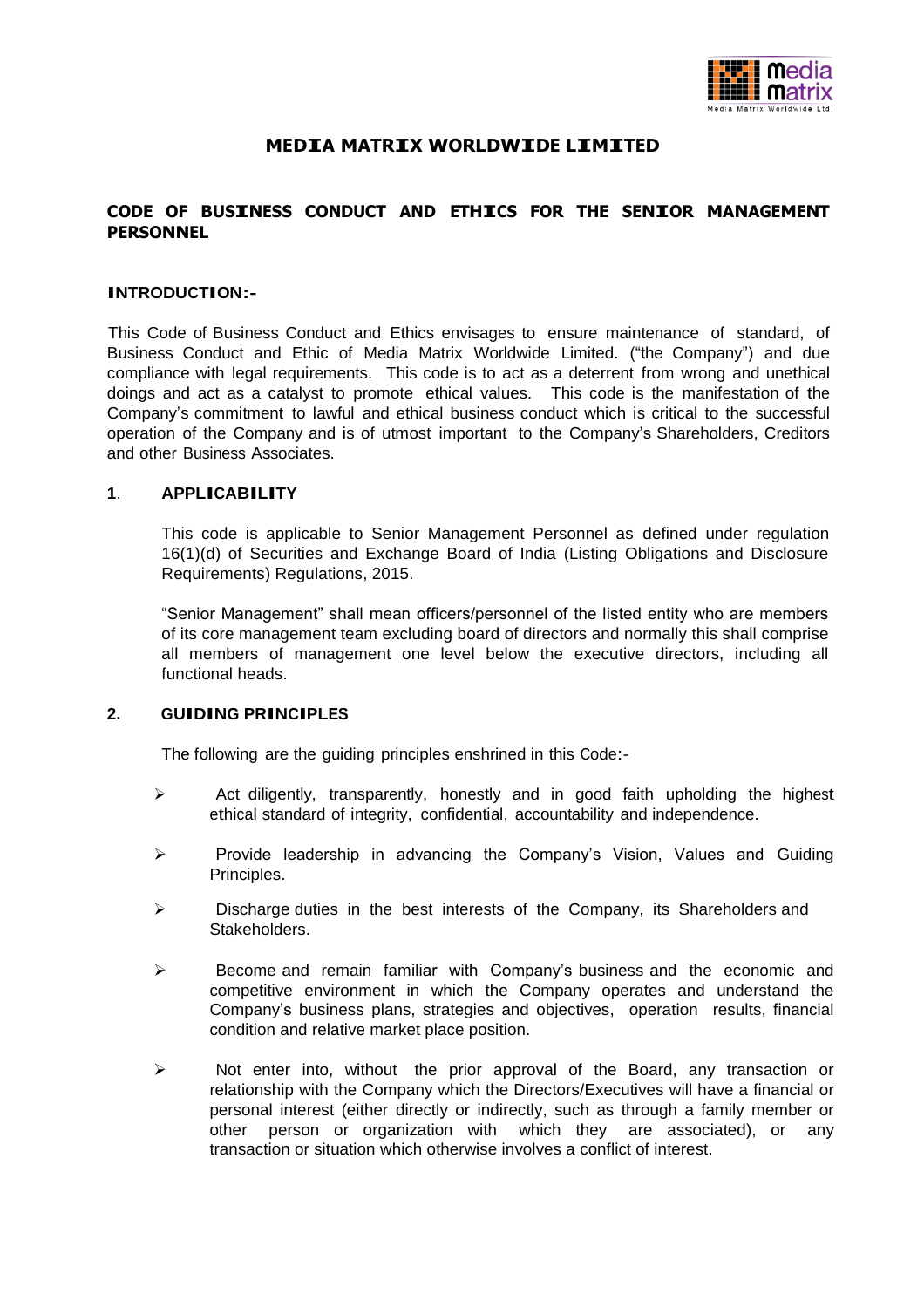

- $\triangleright$  Maintain the confidentiality of all material non-public information about the Company, its business affairs.
- $\triangleright$  Scrupulous adherence to all applicable laws and regulations and the Company's Code for Prevention of "Insider Trading in Shares."

#### **CODE OF BUSINESS CONDUCT AND ETHICS FOR SENIOR MANAGEMENT PERSONNEL ("THE EXECUTIVES")**

Ethical Business Conduct is critical to the success of the business of the Company. Executives of the Company are duty bound to respect and adhere to this Code. Adherence to this Code is replete with a host of Legal and Regulatory requirements; the violation of which can bring about significant liability on the Executives as well as on the Company and its Directors. The Executives, should therefore, be fully alert to the possible violations of this code. Violation of Law as well as this Code of business conduct and ethics or other Company policies and procedures can bring disciplinary action including termination of employment.

#### **1. RESPONSIBILITY TO THE COMPANY AND ITS SHAREHOLDERS**

All Executives being employees of the Company has got a great responsibility towards the Company and its Shareholders. The Executives are expected to exercise good judgment to ensure the safety and welfare of all the employees, agents and the Shareholders of the company. They should strive to create a harmonies and productive work environment in the Company. These standards shall be upheld while working not only in the Company premises but also at off site locations where the Company's business is being conducted or at any other place where the Executives represent the Company.

This Code expects the Executives to work for the value creation for the Shareholders.

#### **2. COMPLIANCE WITH APPLICABLE LAWS**

All Executives must comply with all applicable Laws, Rules, Regulation and Orders. They should acquire appropriate knowledge of the requirements relating to their duties so as to enable them to identify potential dangers. Violation of Laws, Rules, Regulation and Orders will lead to individual criminal or civil liability as well as disciplinary action by the Company. Such violation may also bring civil or criminal liability on the Company with possible loss of business.

#### **3. CONFLICTS OF INTEREST**

The responsibility of the Executives to the Company as well as to the Shareholders do not normally prevent them from engaging in personal transactions; but this Code demands that the Executives should scrupulously try to avoid any situation where his interest will conflict with the interest of the Company. The Executives should always try to avoid the very appearance of such conflict of interest. A conflict of interest arises where the interest of the Executives conflicts with the interest of the Company in situations like:-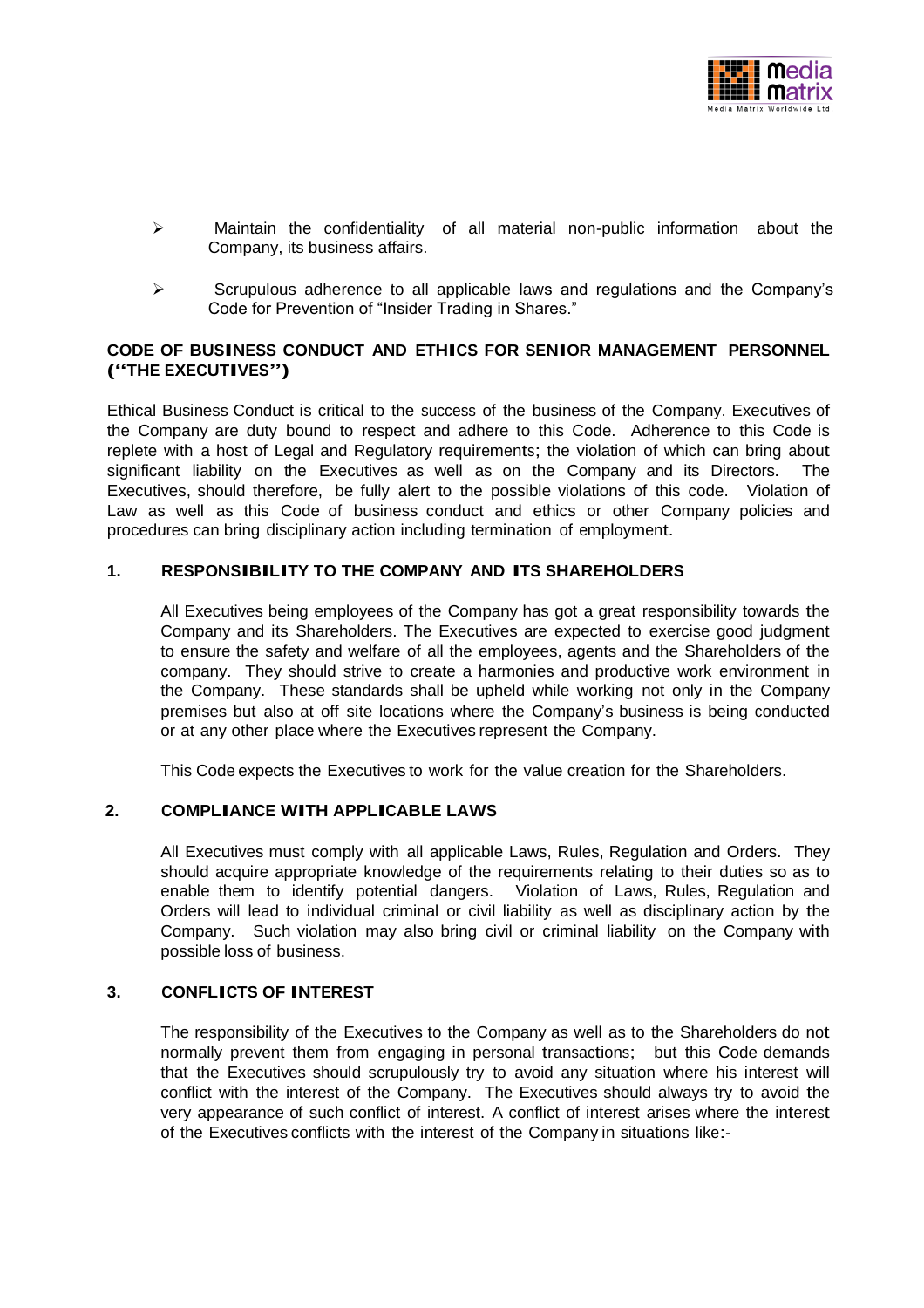

- a) Employment/Outside Employment.
- b) Outside Directorship.
- c) Business Interest.
- d) Related Party Transactions.

#### a) **Employment/Outside Employment**

Being employees of the Company, every Executive is duty bound to devote his full attention to the business interest of the Company. He is prohibited from engaging in any activity which is in conflict with or prejudicial to the interest of the Company.

Acceptance of any outside employment with the Company's Suppliers, Customers or Competitors or indulging in any activity that enhances or support the Competitor's business should be viewed as a breach of this Code. Any personal interest which is in conflict with the interest of the Company should be promptly disclosed to the management.

#### b) **Outside Directorship**

A conflict of interest arises when an Executive serve as a Director on the Board of a Competitors Company. Acceptance of such Directorship shall be with the prior approval of the Company management.

#### c) **Business Interest**

An Executive is expected to exercise utmost care and diligence while taking a decision to invest in a Company of a Customer, Supplier or Competitor and to ensure that such investment shall not compromise the responsibility of the Executive to the Company. Conflict of interest can be surfaced through a number of factors like the size and nature of the investment, degree of your influence in the Company's business interest, your access to confidential information of the Company or the investee Company and the relation of your Company with the investee Company.

#### d) **Related Party Transactions**

As a general rule this Code requires any Executives to avoid as far as possible any related party transactions, viz. transactions between the Company and any of the relatives of the Executives. The term relatives are defined in Section 2(77) of the Companies Act, 2013 or any amendments made thereto.

In any unavoidable circumstances if an Executive has to enter into any such related party transactions, they should comply with the provisions of Section 188 of the Companies Act, 2013 and Listing Agreement.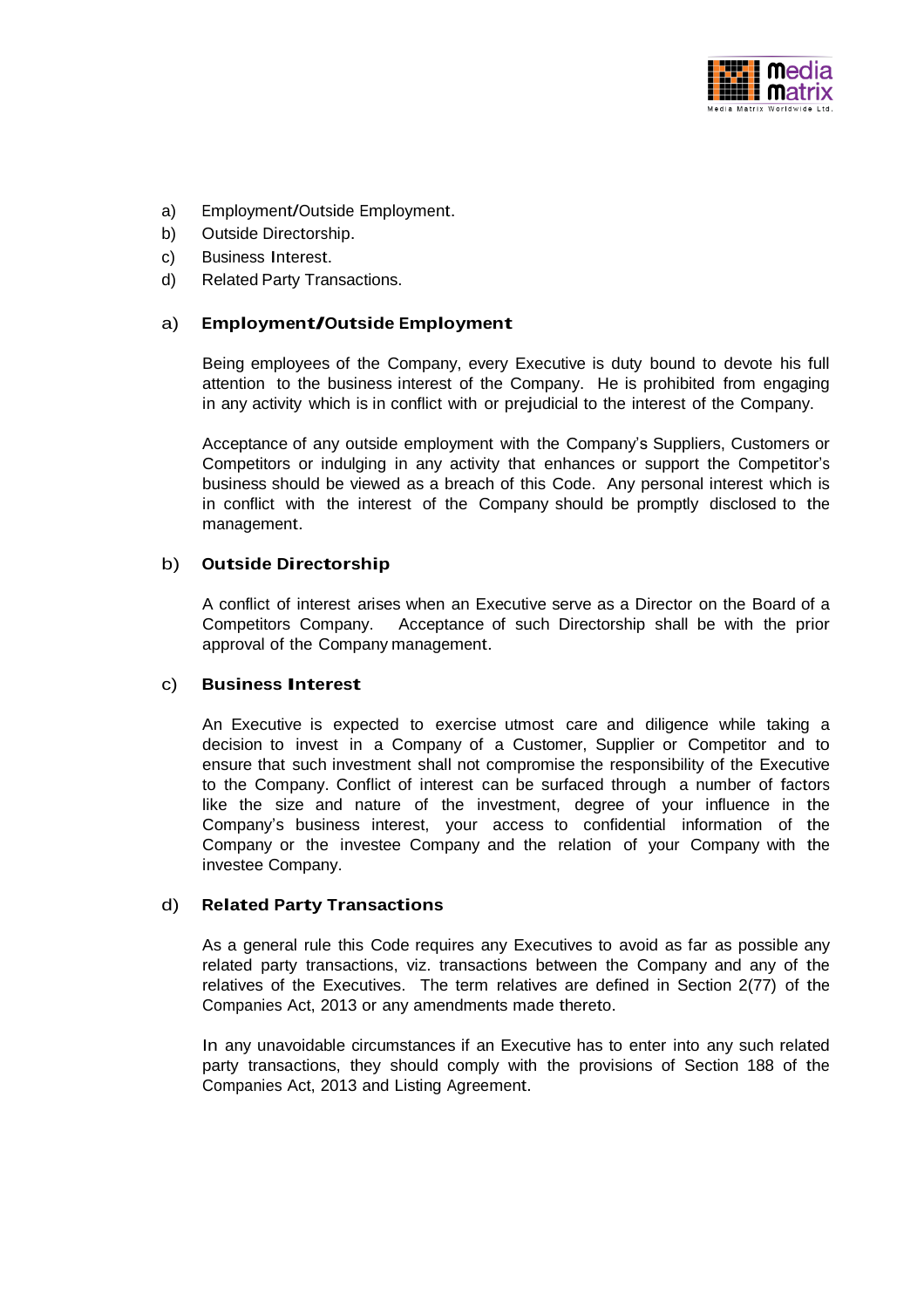

#### **4. OTHER SITUATIONS**

Situations of conflict of interest given above are not exhaustive. There can be any number of other situations where the conflict of interest may appear. The Executives are therefore advised to consult the Board/Audit Committee before entering into any such transactions.

#### **5. CORPORATE OPPORTUNITIES**

Executives shall not exploit or make use of the Company's properties, or information or positions for their personnel gains, unless the opportunity is fully disclosed to the Company's Board and the Board of Directors accord its approval to pursue such opportunity.

#### **6. SAFEGUARDING CONFIDENTIAL INFORMATION**

During the course of the service, Executives may be provided with or may have access to Company's confidential information to facilitate their work. These information include trade related information, business secrets, confidential matters, customer information, business strategies, administration policies and the like. The confidential information is the property of the Company and as such every Executive is duty bound to safeguard the same. All confidential information must be used exclusively for the business of the Company only. In case the confidential information is to be disclosed to any business partner or associate such disclosure should invariably be made after careful consideration of its potential benefits and risk and that too with the prior approval of the management. Even while co-operating with the Government Agencies and Regulatory Authorities during any investigation, confidentiality of the information shall be maintained and no information or document shall be passed on to the Investigating Authorities without the approval of the management. All communication with the Public as well as the Press shall be made only by the authorised spoke person of the Company who is authorised to communicate with outsiders on behalf of the Company.

#### **7. WAIVERS**

Wavier of any provision contained in this Code for any person shall be approved in writing by the Board of Directors.

#### **8. DISCIPLINARY ACTION**

The Company expect all of its Executive to strictly adhere to the provision of this Code in carrying out their duties. Suitable Action shall be taken against any Executive who violate any of the provisions of this Code. Disciplinary action include termination of employment at the Company's sole discretion.

In case of any loss suffered by the Company as a results of the violation of any of the provisions of this Code by an Executive, the Company reserves the right to proceed against the individual to recover the loss.